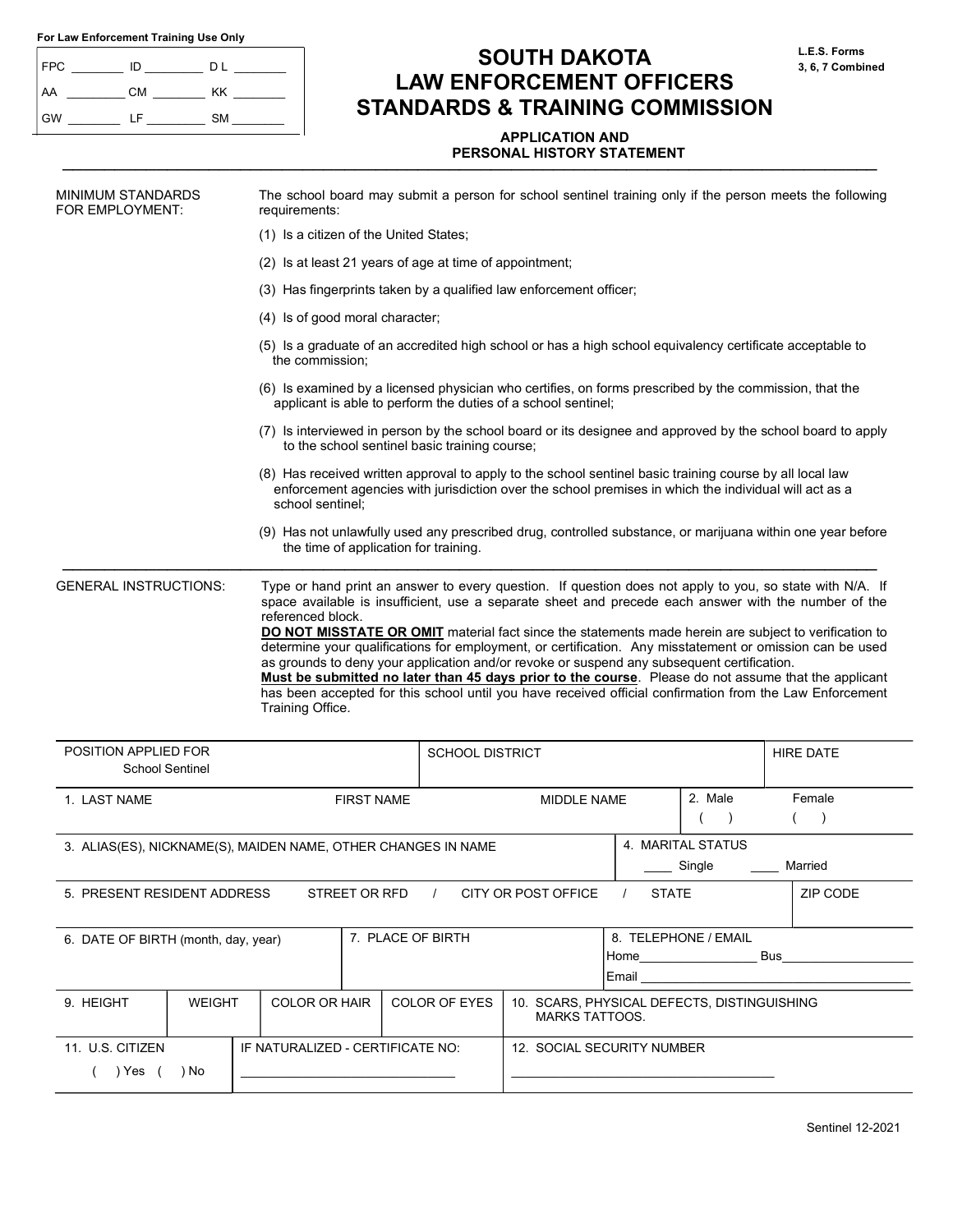#### Page 2

#### 13. EDUCATION:

A. List all high schools attended.

| <b>NAME</b> | LOCATION | <b>DATES</b><br>ATTENDED | <b>YEARS</b><br><b>COMPLETED</b> | Yes | <b>GRADUATED</b><br>No |
|-------------|----------|--------------------------|----------------------------------|-----|------------------------|
|             |          |                          |                                  |     |                        |
|             |          |                          |                                  |     |                        |
|             |          |                          |                                  |     |                        |
|             |          |                          |                                  |     |                        |

B. If not a High School graduate, have you completed the General Educational Development (GED) tests. Yes \_\_\_ No If yes, when? \_\_\_\_\_\_\_\_\_\_\_\_\_\_\_\_\_\_\_\_\_\_\_\_\_\_\_\_ Where \_\_\_\_\_\_\_\_\_\_\_\_\_\_\_\_\_\_\_\_\_\_\_\_\_\_\_\_\_\_\_\_\_\_\_\_\_\_\_\_\_\_\_\_\_\_\_\_\_\_\_\_\_\_\_\_\_\_

#### C. Higher education. List information below for all colleges or universities attended.

| Name and Location of College or University | Dates Attended<br>From | To | <b>Credit Hours</b><br>Semester | Quarter | Degree<br>Rec'd | Year<br>Rec'd |
|--------------------------------------------|------------------------|----|---------------------------------|---------|-----------------|---------------|
|                                            |                        |    |                                 |         |                 |               |
|                                            |                        |    |                                 |         |                 |               |
|                                            |                        |    |                                 |         |                 |               |
|                                            |                        |    |                                 |         |                 |               |

Major and minor college courses.

D. Other schools or training (trade, vocational, business, or military). Give for each the name and location of school, dates attended, subjects studied, certificate, and any other pertinent data.

#### 14. VEHICLE OPERATOR'S LICENSE (Driver's, Chauffeur's, etc.) Give the following information concerning any vehicle operator's license you have held or now hold:

| Kind of License | Place of Issue | Date of Expiration | Restrictions |
|-----------------|----------------|--------------------|--------------|
|                 |                |                    |              |
|                 |                |                    |              |

15. Have you ever had your drivers license, in any state suspended or revoked?

|  | Yes | No. |  |  |  |  | If yes, give details, including reasons, state dates, etc. |
|--|-----|-----|--|--|--|--|------------------------------------------------------------|
|--|-----|-----|--|--|--|--|------------------------------------------------------------|

| 16. Have you ever voluntarily surrendered any professional/occupational certification or license or have you ever had any<br>professional/occupation certification or license suspended or revoked? |
|-----------------------------------------------------------------------------------------------------------------------------------------------------------------------------------------------------|
|                                                                                                                                                                                                     |

( ) Yes ( ) No If yes, give details, including reasons, names of companies dates, etc..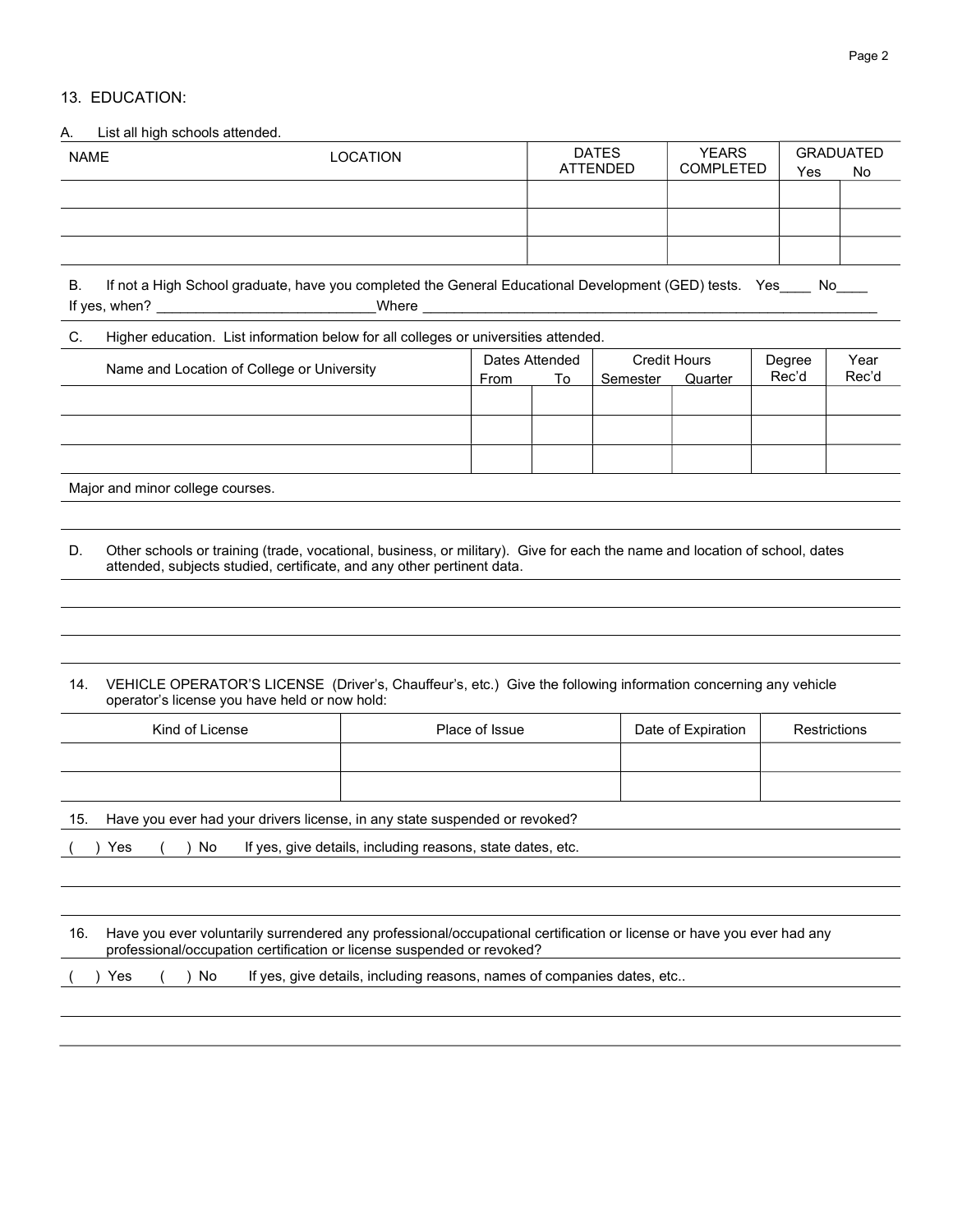17. DETENTION, ARREST, CRIMINAL LITIGATION, CRIMINAL SUMMONS, CITATIONS, and/or CONVICTION. List ALL, including juvenile, and traffic tickets. Be advised that pursuant to SDCL 23-3-42, and not withstanding any legal advice you may have received to the contrary, you **MUST** list any suspended imposition or suspended execution of sentence. Failure to disclose all the required information may result in denial of your application. If your application is denied you must wait one year to reapply to the academy.

A. Have you ever been arrested or detained by a law enforcement agency? () Yes () No

If the answer to the above question is YES, list below the date, place, and details of each incident.

#### 18. MILITARY SERVICE \*Submit copy of DD 214 with application\*

| <b>Branch</b> | From | To | Type of Discharge |
|---------------|------|----|-------------------|
|               |      |    |                   |
|               |      |    |                   |

#### 19. EMPLOYMENT (Last 5 yrs.)

| Employer | From | To | <b>General Duties</b> |
|----------|------|----|-----------------------|
|          |      |    |                       |
|          |      |    |                       |
|          |      |    |                       |
|          |      |    |                       |
|          |      |    |                       |

#### 20. REFERENCES (List 3 not relatives or employers)

| Name | Address | Occupation |
|------|---------|------------|
|      |         |            |
|      |         |            |
|      |         |            |

#### 21. EMERGENCY MEDICAL INFORMATION

| Name - Primary Physician/Emergency Care Physician | Phone |
|---------------------------------------------------|-------|
|                                                   |       |
|                                                   |       |

#### AUTHORIZATION TO RELEASE INFORMATION AND ENDORSEMENT OF APPLICATION

As an applicant for a position as a sentinel in the State of South Dakota, I am required to furnish information for use in determining my moral, physical and mental qualifications. In this connection, I authorize release of any and all information that you may have concerning me, including information of a confidential or privileged nature, to include internal investigation files.

I hereby release you, your organization, or others including the Military National Personnel Records Center/National Archives Administration from any liability or damage which may result from furnishing the information requested.

I understand that a background investigation will be conducted to verify the authenticity and completeness of the information furnished by me.

I certify that there are no misrepresentations, omissions, or falsifications in the foregoing statements and answers, and that the entries made by me above are true, complete, and correct to the best of my knowledge and belief and are made in good faith.

I further agree and consent in advance to being summarily discharged without cause or hearing if any of the above information contains any misrepresentations of falsification or if any material information has been omitted.

\_\_\_\_\_\_\_\_\_\_\_\_\_\_\_\_\_\_\_\_\_\_\_\_\_\_\_\_\_\_\_\_\_\_\_\_\_\_ \_\_\_\_\_\_\_\_\_\_\_\_\_\_\_\_\_\_\_\_\_\_\_\_\_\_\_\_\_\_\_\_\_\_\_\_\_\_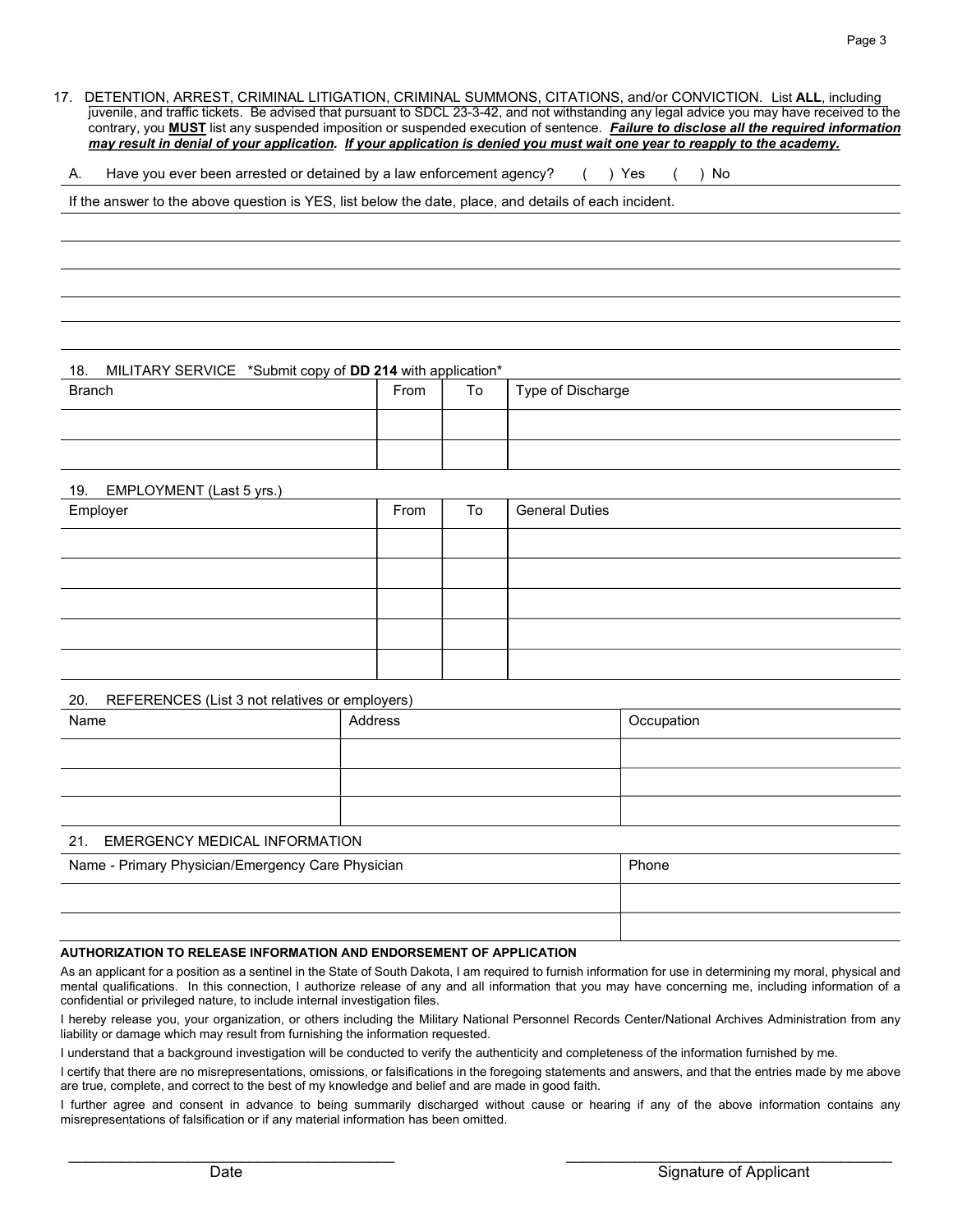Page 4

|                                                                                                        |                          |                                                                        | Date                                                                                                                                                |
|--------------------------------------------------------------------------------------------------------|--------------------------|------------------------------------------------------------------------|-----------------------------------------------------------------------------------------------------------------------------------------------------|
| Applicant's Name                                                                                       |                          |                                                                        |                                                                                                                                                     |
|                                                                                                        |                          |                                                                        |                                                                                                                                                     |
| <b>Employing School</b>                                                                                |                          |                                                                        |                                                                                                                                                     |
|                                                                                                        |                          |                                                                        |                                                                                                                                                     |
| <b>Emergency Contact - Name</b>                                                                        | Telephone                |                                                                        |                                                                                                                                                     |
| The above named applicant was employed by the                                                          |                          |                                                                        | on                                                                                                                                                  |
|                                                                                                        |                          | Name of School                                                         | Date and Year                                                                                                                                       |
| of the requirements of this program.                                                                   | Application approved by: |                                                                        | I certify applicant was selected according to the South Dakota Law Enforcement Officers Standards program and to the best of my knowledge meets all |
|                                                                                                        |                          |                                                                        |                                                                                                                                                     |
|                                                                                                        |                          | School Board Official                                                  |                                                                                                                                                     |
|                                                                                                        |                          | City of County                                                         |                                                                                                                                                     |
|                                                                                                        |                          |                                                                        |                                                                                                                                                     |
|                                                                                                        |                          | Law Enforcement Official                                               |                                                                                                                                                     |
|                                                                                                        |                          | City of County                                                         |                                                                                                                                                     |
|                                                                                                        |                          |                                                                        |                                                                                                                                                     |
| <b>Appointment/Hire Date</b>                                                                           |                          |                                                                        |                                                                                                                                                     |
|                                                                                                        |                          |                                                                        |                                                                                                                                                     |
|                                                                                                        |                          |                                                                        |                                                                                                                                                     |
| Document check list for submission to Law Enforcement Training (submit all <i>original</i> documents): |                          |                                                                        |                                                                                                                                                     |
| <b>Completed LES Form;</b>                                                                             |                          |                                                                        |                                                                                                                                                     |
|                                                                                                        |                          |                                                                        | Fingerprint cards; (one light blue FBI card and one dark blue DCI applicant card)                                                                   |
|                                                                                                        |                          | Signed authorization and release; (reverse side of DCI applicant card) |                                                                                                                                                     |

DD 214 containing separation/character of service information; (member 4 form)

Medical Verification of Physical Ability; (signed original page 5 &6 of application)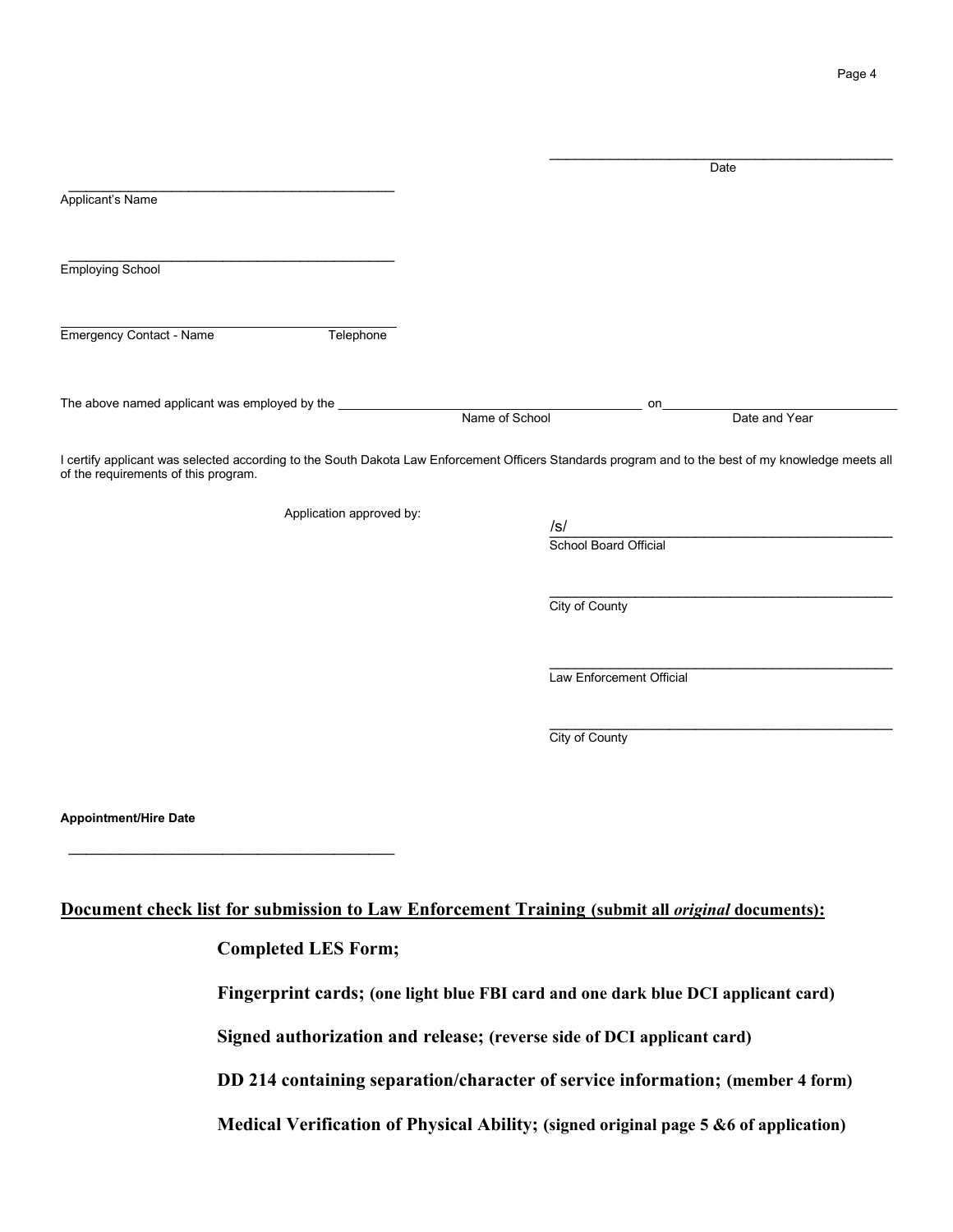## South Dakota Law Enforcement Training Center Pierre, South Dakota

## MEDICAL VERIFICATION OF PHYSICAL ABILITY

This form is designed to assist the administration of the South Dakota Law Enforcement Training Center in determining whether a student is physically able to perform the duties of a school sentinel and complete the required activities in the School Sentinel Course. This form is a required part of the student's approval to become a school sentinel and application to attend the School Sentinel Course. Unless this form is signed by the student's physician and submitted with the application, a student will not be allowed to participate in the School Sentinel Course.

|                          | <b>Student Information</b>             |                  |                                                                                               | Box 1                                                                                                                              |
|--------------------------|----------------------------------------|------------------|-----------------------------------------------------------------------------------------------|------------------------------------------------------------------------------------------------------------------------------------|
|                          |                                        | Name: First MI   | Last                                                                                          |                                                                                                                                    |
|                          | the disclosure of such information.    |                  | I hereby request and authorize my examining physician to release the information contained in | this<br>form. I further agree to release and hold harmless my examining physician from any and all liability that might arise from |
| <b>Student Signature</b> |                                        |                  | Date                                                                                          |                                                                                                                                    |
|                          |                                        |                  |                                                                                               |                                                                                                                                    |
|                          | <b>Examining Physician Information</b> |                  |                                                                                               | Box 2                                                                                                                              |
|                          |                                        | Name: First MI I |                                                                                               |                                                                                                                                    |
|                          |                                        |                  | Last                                                                                          |                                                                                                                                    |
|                          |                                        |                  | Type of Medical Practice:                                                                     |                                                                                                                                    |
|                          |                                        |                  |                                                                                               |                                                                                                                                    |
|                          |                                        |                  | Professional Credentials (Licenses, Certifications, Etc.): ______________________             |                                                                                                                                    |
|                          | Contact Information:                   |                  |                                                                                               |                                                                                                                                    |
|                          |                                        |                  |                                                                                               |                                                                                                                                    |
|                          |                                        |                  |                                                                                               |                                                                                                                                    |

### **Examining Physician Certification** Box 3

After examining the student listed in Box 1 of this form and reviewing the training requirements listed in Box 4 and Box 5 of this form, based on my education, training and experience, it is my opinion that the student has no medical or physical condition that would prevent the student from completing the physical requirements of the Sentinel program and perform the duties of a sentinel.

 $\mathcal{L}_\text{max} = \mathcal{L}_\text{max} = \mathcal{L}_\text{max} = \mathcal{L}_\text{max} = \mathcal{L}_\text{max} = \mathcal{L}_\text{max} = \mathcal{L}_\text{max} = \mathcal{L}_\text{max} = \mathcal{L}_\text{max} = \mathcal{L}_\text{max} = \mathcal{L}_\text{max} = \mathcal{L}_\text{max} = \mathcal{L}_\text{max} = \mathcal{L}_\text{max} = \mathcal{L}_\text{max} = \mathcal{L}_\text{max} = \mathcal{L}_\text{max} = \mathcal{L}_\text{max} = \mathcal{$ 

Signature Date